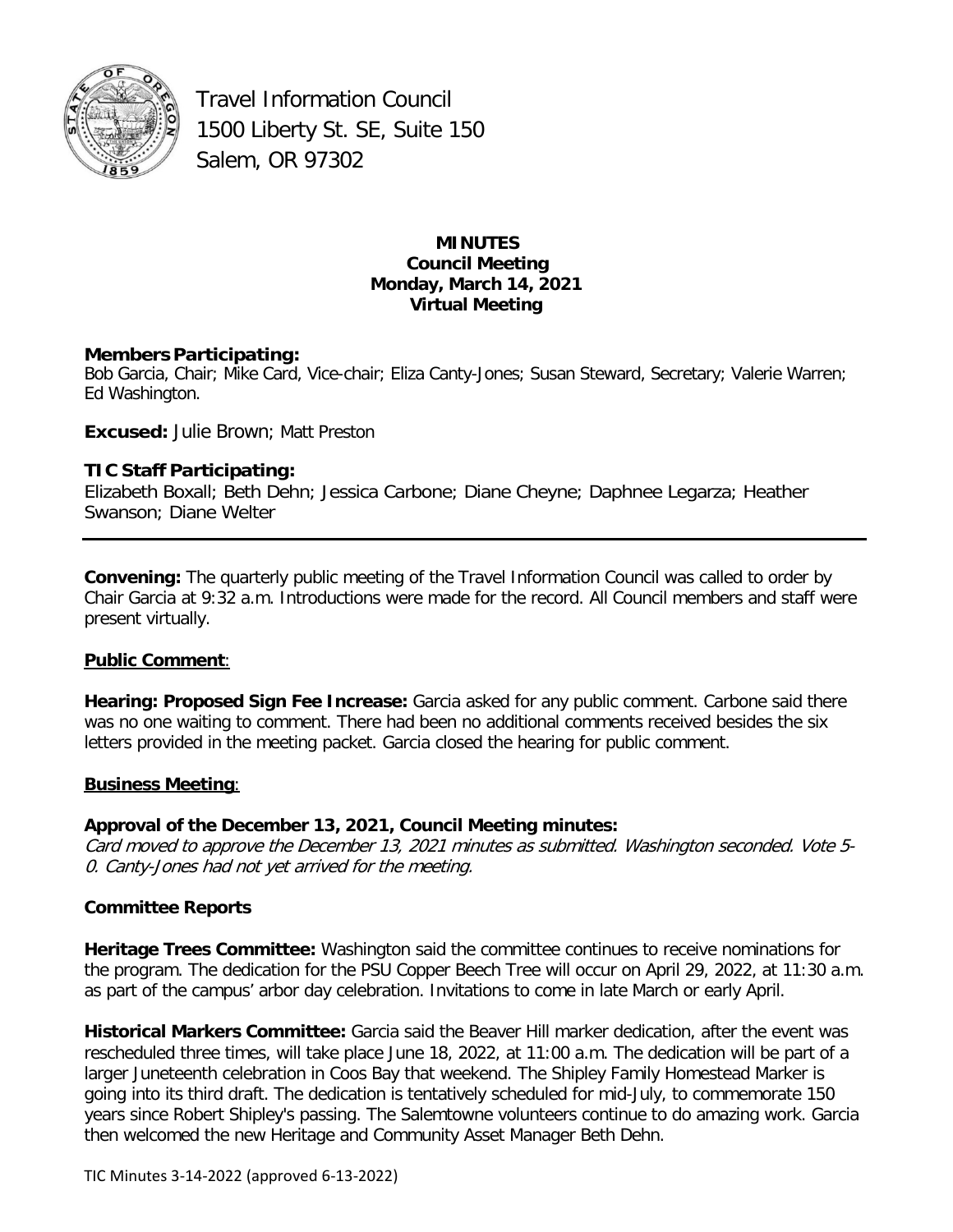**Rest Area Committee:** Card said that there is a current cash balance of approx. \$5.5 million in capital funds. The agency plans to invest money in the rest areas in the next year or so in various ADA construction and pavement projects. Card informed the Council that Legarza will be leaving TIC in the near future and thanked her for her amazing work for the agency. Garcia concurred that Legarza will be missed and thanked her for all her hard work.

Card said that in the most recent rest area committee meeting, the topic of strategic planning and the future of the rest areas was discussed. This was brought up mainly within the discussion of the possibility of electrical vehicle charging being made available in the rest areas given the recent federal level support. Card supported the Council being an advocate of the rest areas. The committee discussed work being done in the rest areas, proposed performance measures, and possible future planning. Card said that the development of the performance measures is a good step forward in making sure the rest areas are currently meeting the public's needs.

Canty-Jones joined the meeting at 9:53 a.m.

**Executive Committee:** Garcia said that the executive committee recently met to discuss the 90-day evaluation of Boxall's performance as Executive Director as established in her offer letter. The committee decided that Boxall had met the "satisfactory" performance requirement. The committee discussed the plan to keep the annual evaluation of the Executive Director on the same schedule as the rest of the TIC staff. The evaluation will come before the Council at the June meeting.

**Finance Committee:** Canty-Jones said TIC's budget and actual continue to be quite close. The Council should expect to see a continued variation in Non-Operating and Other Revenue due to a new GASB 87 lease accounting (rule) that became effective after the fiscal year concerning renting and leasing. There was an unexpected legal expense that was due to Boxall seeking DOJ advice about a new law that requires Boards and Commissions to compensate its members. Canty-Jones also said that the budget reflects changes due to the Council's approval of front-line workers hazard pay, "hazard recognition pay" and an increase in the COLA from 2% to 3%.

**Chair's Report:** Chair Garcia had no update.

#### **Staff Reports**

**Agency update**: Boxall presented a status update of her first 90 days as Executive Director to Council, and an agency risk and issue log as of March 1, 2022. Boxall asked the Council for feedback on both documents to ensure sure the information provided is useful.

Canty-Jones asked for further information on Boxall's inquiries into the possible benefits of a change of director audit and potential insurance premiums. Boxall spoke to an auditor, previously used at another agency, for advice. The auditor made suggestions for what to review, such ensuring signature authorities were changed over, delegations were clearly document, and major contracts reviewed. Boxall had already performed much of this work and the auditor stating she was familiar with Boxall's prior work, suggested there would likely not a significant value in paying for this service.

Boxall met with the agency's risk insurance representative to gain a better understanding of the anticipated risk charges for the 2023-25 biennium, given that it's a significant expense for the agency expenses. It is significantly less than it was the prior biennium, but it is a more than the 2021-23 biennium. Boxall said she would share that estimate with Council via email.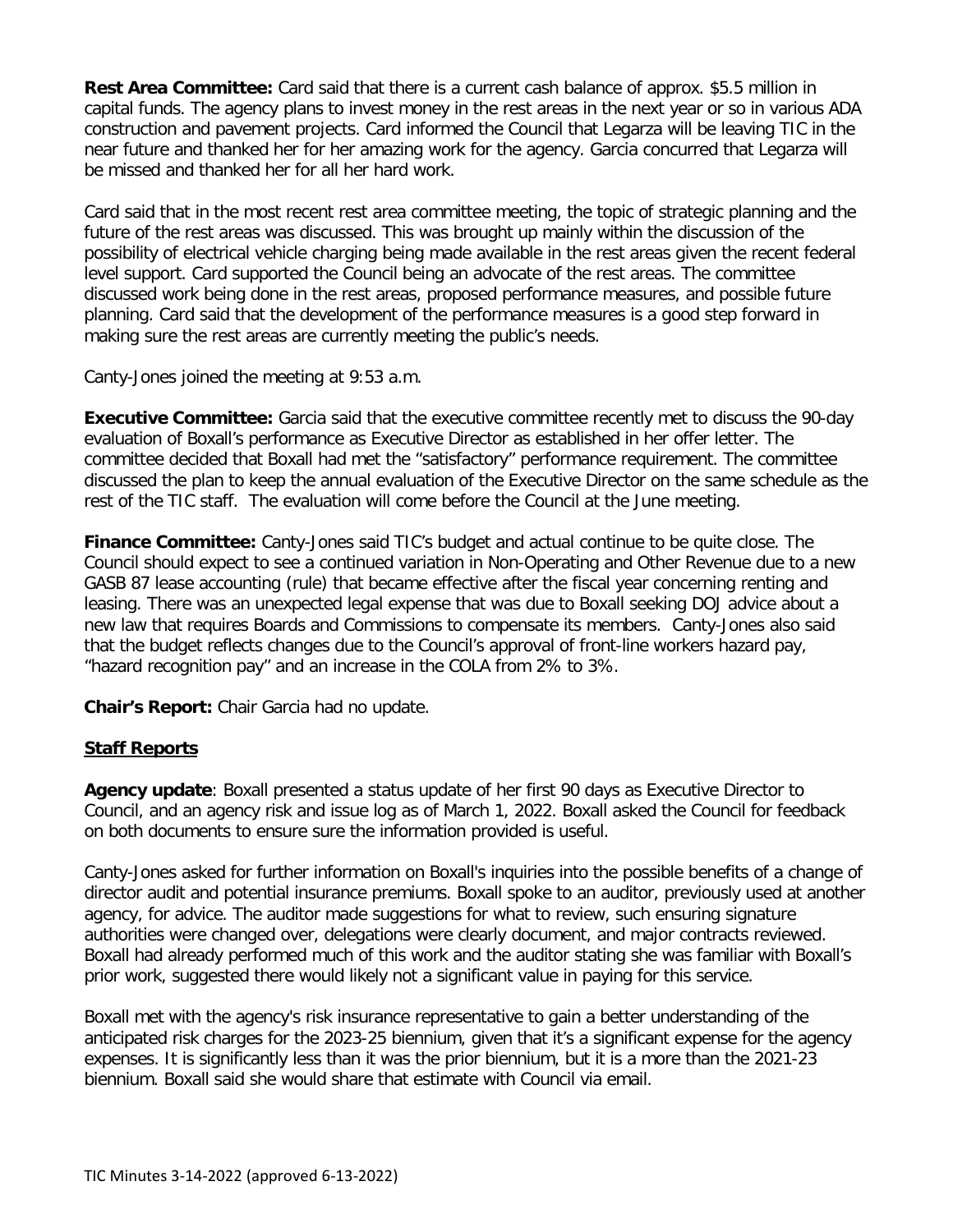**2022 Legislative Update:** Boxall shared a list of bills that she had been tracking during this year's short session. Many of them did not pass through both chambers. None of the bills that passed had any significant effect on the operations of the agency.

Garcia asked Boxall to share her recent conversations with Oregon State Parks and ODOT. Boxall said that they have had one initial discussion about the desire to ensure overall alignment of the rest areas that all three agencies oversee. These early discussions included topics such as the introduction of more efficiencies and a holistic approach to their operations. There is staff from each agency who will continue these discussions. Garcia asked if either State Parks or ODOT had mentioned handing over more rest areas to TIC to manage. Boxall said yes it had been mentioned, but the discussions moved more to the alignment of the rest areas.

**Finance:** Welter said that finances look strong. As of January, year-to-date operations are \$280,000 better than budget and TIC is on track to continue that. Welter clarified the GASB 87 rule change. It is stated that the rule change was to "better meet the information needs of financial statement users". It was put in place to ensure liabilities such as rent would be visible on the balance sheet.

**Heritage Programs:** Dehn said it has been a very busy two weeks since she started at TIC. Dehn thanked the staff for their help getting her up to speed and gave a brief introduction. Dehn then informed the Council that the Oregon Trail Kiosk Project had been awarded a grant from the National Trust for Historic Preservation. The Trust has asked that the details not be released yet, but she will share the details soon. Dehn thanked Canty-Jones and the Oregon Historical Society for all their work in applying for this grant and supporting this project.

**Sign Program:** Cheyne said that since March 2020, the sign program is down 78 total customers, but there have been signs of improvement. Over the last two weeks, 15 new applications have been received. All the comments received from new customers have been positive. The program continues to do well in all its performance measures but has been affected by the aluminum supply shortage. The shortage has slowed down work, and the ability to complete capital projects considerably. The waitlist continues to go down. It dropped by 38 customers in the last quarter.

**Rest Area Program:** Legarza gave an overview of the current capital funding beginning with the funding from HB 2017. Initially, funding was spent on infrastructure upgrades such as sewer and water systems, LED lighting, roof systems, and the addition of storage buildings at some of the rest areas for operational efficiencies. Four major improvements projects have been completed so far using capital funding: Oak Grove Northbound & Southbound New Restroom Buildings; Oak Grove Auxiliary Restroom Remodel; French Prairie Northbound & Southbound Pavement Reconstruction; Van Duzer Eastbound & Westbound Restroom Remodels.

These projects total \$3,550,240 in capital spending. Over the next 4 years, TIC expects to receive about \$9 million in additional capital project funding. She then shared the current 12 projects TIC has underway. Two of these projects are fully funded. Five projects are close enough to the final design to go out to bid soon. Those projects are the Memaloose Rest Area Rehabilitation project; The Maples Rehabilitation Project; Gettings Creek Pavement Rehabilitation project; Oak Grove Pavement Rehabilitation project and the Sunset Springs Pavement Rehabilitation project. Currently, there is \$4,312,700 in available funds and \$4,861,305 estimated funding needed for construction. During the upcoming voting items, staff will be asking for approval of more funding than TIC currently has available, knowing additional capital funds will be received in July 2022. Card asked if postponing the proposed pavement projects would cause the need for additional work or even a complete rebuild later down the road. Legarza said that postponing could lead to the projects missing the window for paving projects that is May – September. That additional time through the winter could lead to greater damage to the pavement which would lead to additional work.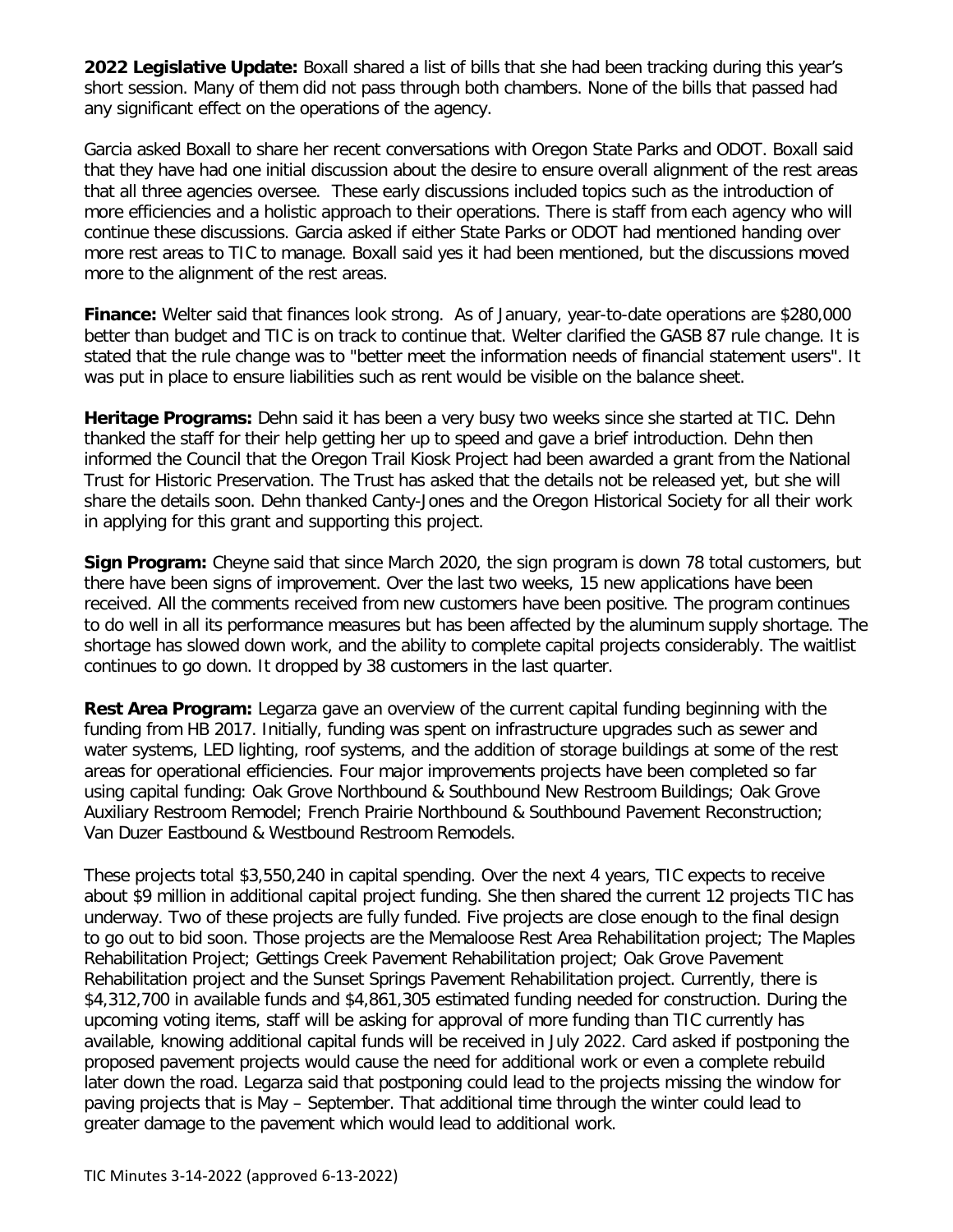Legarza then gave the Council an update on her potentially leaving TIC for a career change.

### **Action/Voting Items:**

 **Council Review of the Proposed 3% Sign Fee Increase:** Cheyne said at the direction of the Council from the December meeting, between Jan. 20-22, 2022, the agency sent 1,547 e-mails and 198 letters to all 2,552 active customers informing them of the proposed 3% sign fee increase and proposed fee schedule. Six responses were received and presented to the Council. Canty-Jones asked if it was still accurate that with the decreased traffic counts that were used to create this year's fee tiers some customers would not see the effect of the 3% increase. Cheyne said they may not see it this year, but they will see the 3% increase in their invoice next year.

Card made a motion to approve the 3% sign fee increase effective July 1, 2022. Canty-Jones seconded. Vote 6-0

 **Memaloose and Maples Rest Area Rehabilitation Project Costs:** Legarza said that during these projects unanticipated needs came up. The Maples project required a stormwater analysis because of the expansion of the parking lot for truck maneuverability. Staff noticed necessary changes to the original plans that require review and coordination effort to bring The Maples building additions to code and an increase in the scope of project work pertaining to restroom appearance and dimensions. The total for the additional design services is \$17,866. The construction services required include civil and structural submittal reviews for \$2,153; civil and structural construction site visits and field reports for \$27,124; civil and structural punch list inspection and report for \$5,874; civil and structural as-builts for \$2,639; reimbursables for \$1,346. The approved project cost for these two projects is \$169,462. Adding the required construction services and the additional design services staff is requesting Council approve an additional \$57,002 for a total of \$226,464. Garcia asked if she believed there was sufficient contingency built into the total. Legarza confirmed.

Card made a motion to approve the additional \$57,002 for the required construction services and additional design services for the Memaloose and The Maples rehabilitation projects, for a total of \$226,464. Canty-Jones seconded. Vote 6-0.

 **Memaloose Rest Area Rehabilitation Project Construction Costs:** Legarza said that the design phase of this project is nearing completion, and the permitting phase is underway, resulting in bidding and construction as the next steps. Using the presented estimated cost during construction, staff is requesting Council approve \$1,868,366 for all costs related to the construction of this project. This includes services such as construction, permitting/bidding, archeological monitoring, construction inspection services, material testing services, and portable toilet rentals. Currently, staff believes they have an accurate estimate, but if during the bidding process all the received bids are higher, they may need to come back to the Council for additional funds.

Card made a motion to approve the construction costs of \$1,868,366 for the Memaloose Rest Area Rehabilitation Project construction costs. Warren seconded. Vote 6-0.

Dehn and Carbone left the meeting at 11:03 a.m.

**The Maples Rest Area Rehabilitation Project Construction Costs: Legarza said that The** Maples is a companion project to Memaloose. Their designs were completed together for costeffectiveness. There will be an addition of unisex companion restrooms and an extension of the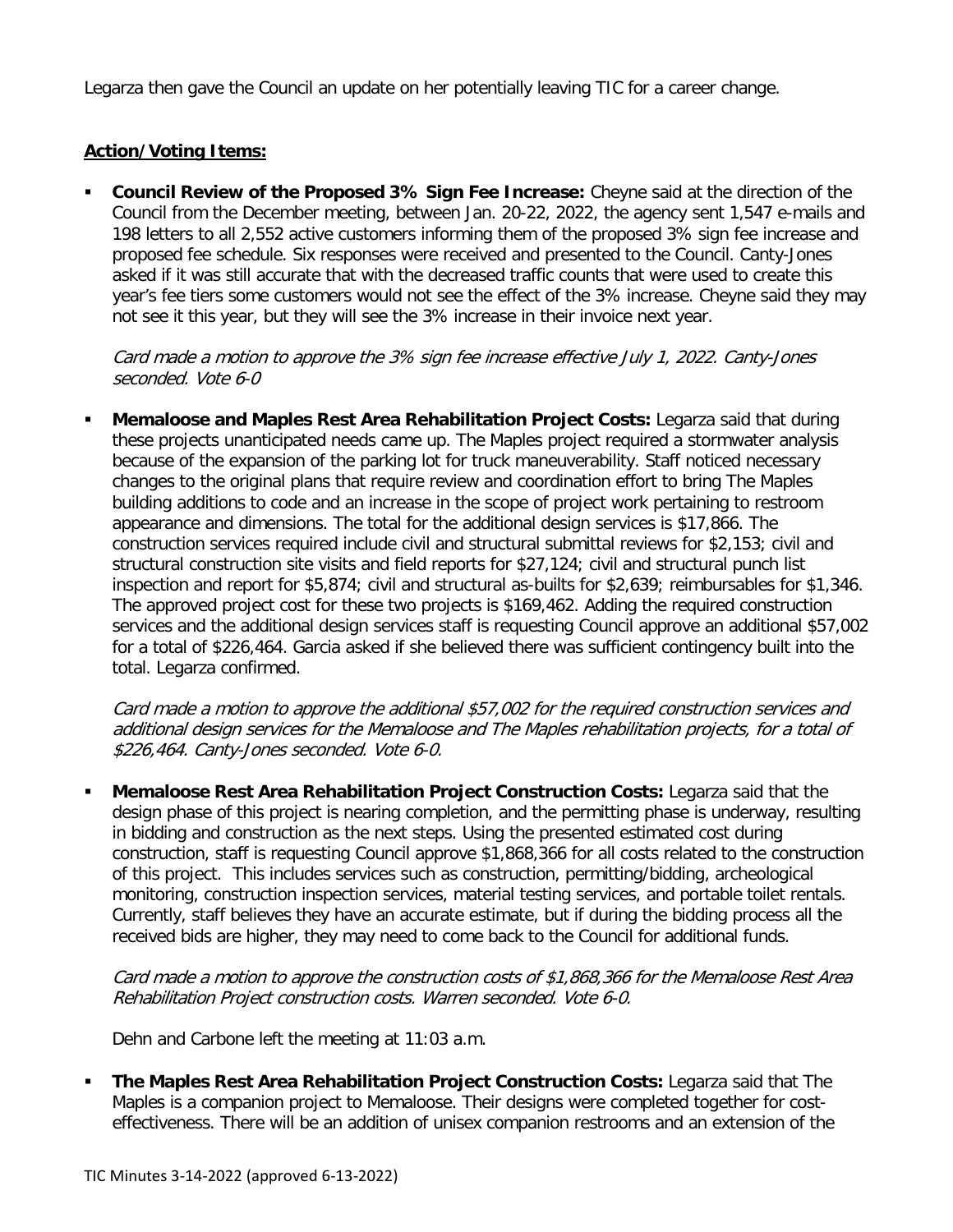parking lot to accommodate the current truck sizes. The estimated construction costs for all services during construction are \$1,260,149. This includes services such as construction, permitting, bidding, archaeological monitoring, construction inspection services, material testing services, and portable toilet rentals. This estimate also includes a 10% contingency. Card asked if the costs for the pavement work was included in the construction budget. Legarza said confirmed that it was included.

Card made a motion to approve the construction costs of \$1,260,149 for The Maples Rest Area Rehabilitation Project. Canty-Jones seconded. Vote 6-0.

 **Gettings Creek Pavement Rehabilitation Construction Costs:** Legarza said that while ODOT has their contractor in the area working on the interstate, they have offered this opportunity to partner with TIC to complete necessary pavement work inside the rest area. This means significant savings for TIC. ODOT has estimated the construction cost for this project at \$250,000. With the addition of \$3,805 in pre-design and \$2,500 in design costs added to the project, the total estimated construction costs are \$256,305.

Warren made a motion to approve the construction costs of \$256,305 for the Gettings Creek Pavement Rehabilitation project. Card seconded. Vote 6-0.

 **Oak Grove Pavement Rehabilitation Construction Costs:** Legarza said Oak Grove is another project that, while ODOT has their contractor in the area working on the interstate, they have offered this opportunity to partner with TIC to complete necessary pavement work inside the rest area. ODOT has estimated the construction cost for this project at \$500,000. With the addition of \$5,495 in pre-design and \$2,500 in design costs added to the project, the total estimated construction costs are \$507,995.

Card made a motion to approve the construction costs of \$507,995 for the Oak Grove Pavement Rehabilitation Construction project. Steward seconded. Vote 6-0.

 **Sunset Springs Pavement Rehabilitation Construction Costs:** Legarza said this project was designed in-house and will out go out for an invitation to bid. Staff is hoping to move to this project to bid and complete the work this summer. The pavement has shown a steady decline. The work will include full pavement improvements and ADA ramp replacements, so the rest area will have to be closed during construction. Staff is requesting Council approval of an estimated \$937,000 for all costs related to the construction of this pavement project. This includes services such as pre-design, design, construction inspection, material testing, and construction.

#### Card made a motion to approve the construction costs of \$937,000 for the Sunset Springs Pavement Rehabilitation Construction project. Canty-Jones seconded. Vote 6-0.

Garcia asked what the life of this project would be after completion. Legarza said that an earlier completed model gave an eight-year life span to all rest area pavement, but it may be necessary for some locations that have extreme weather conditions to have a more specific life span. Garcia said having a more specific time frame for individual locations would be a great plan to implement.

Vote 6-0.

# **Capital Project Overages:**

Boxall said that in June 2020, Council discussed an approach where, under certain circumstances, requests for overage approvals of capital improvement projects could be processed outside of regularly scheduled council meetings. The approach was discussed in more detail at the September